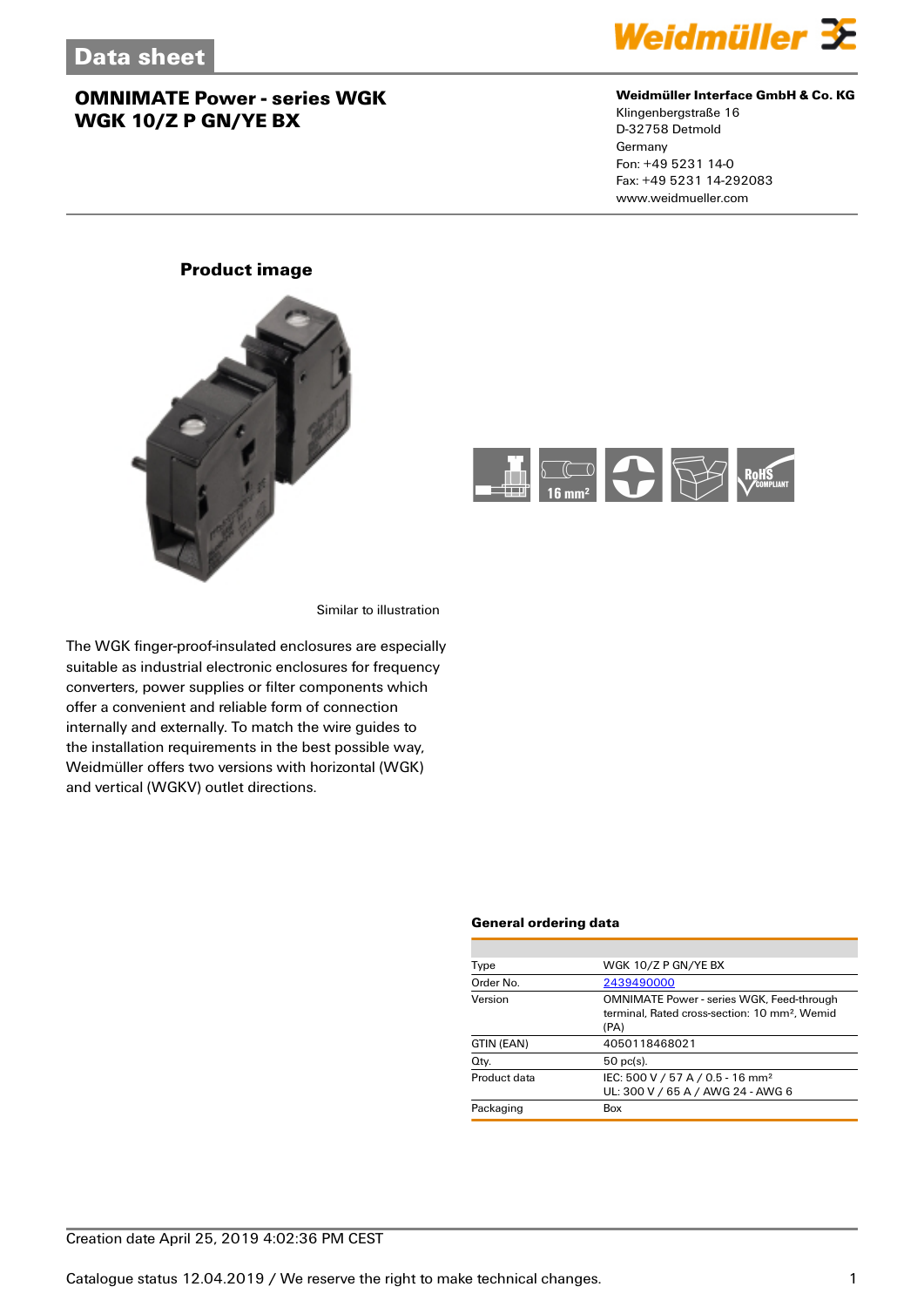## **Technical data**

#### **Dimensions and weights**

| Net weight                                                  | 19.4 g                                                           |                             |                                       |                            |  |
|-------------------------------------------------------------|------------------------------------------------------------------|-----------------------------|---------------------------------------|----------------------------|--|
| <b>System parameters</b>                                    |                                                                  |                             |                                       |                            |  |
| Product family                                              | <b>OMNIMATE Power - series</b>                                   | Wire connection method      |                                       |                            |  |
|                                                             | WGK                                                              |                             |                                       | Screw connection           |  |
| Conductor outlet direction                                  | $180^\circ$                                                      | Fitted by customer          |                                       | Yes                        |  |
| Screwdriver blade                                           | $0.8 \times 4.0$                                                 | Tightening torque, min.     |                                       | 1.2 Nm                     |  |
| Tightening torque, max.                                     | 2.4 Nm                                                           | Clamping screw              |                                       | M 4                        |  |
| Stripping length                                            | Touch-safe protection acc. to DIN VDE<br>0470<br>$11 \text{ mm}$ |                             | <b>IP 20</b>                          |                            |  |
| Material data                                               |                                                                  |                             |                                       |                            |  |
|                                                             |                                                                  |                             |                                       |                            |  |
| Insulating material                                         | Wemid (PA)                                                       | Colour code                 |                                       | Green/yellow               |  |
| Colour chart (similar)                                      | Not specified                                                    | UL 94 flammability rating   |                                       | $V-0$                      |  |
| Contact material                                            | E-Cu                                                             | Contact surface             |                                       | tinned                     |  |
| Storage temperature, min.                                   | $-25$ °C                                                         | Storage temperature, max.   |                                       | 55 °C                      |  |
| Max. relative humidity during storage                       | 80%                                                              | Operating temperature, min. |                                       | -50 $°C$                   |  |
| Operating temperature, max.                                 | 120 °C                                                           |                             | Temperature range, installation, min. | $-25 °C$                   |  |
| Temperature range, installation, max.                       | 120 °C                                                           |                             |                                       |                            |  |
| <b>Conductors suitable for connection</b>                   |                                                                  |                             |                                       |                            |  |
|                                                             |                                                                  |                             |                                       |                            |  |
| Clamping range, min.                                        | $0.5$ mm <sup>2</sup>                                            |                             |                                       |                            |  |
| Clamping range, max.                                        | $16 \text{ mm}^2$                                                |                             |                                       |                            |  |
| Wire connection cross section AWG,                          | <b>AWG 24</b>                                                    |                             |                                       |                            |  |
| min.                                                        |                                                                  |                             |                                       |                            |  |
| Wire connection cross section AWG,<br>max.                  | AWG 6                                                            |                             |                                       |                            |  |
| Solid, min. H05(07) V-U                                     | $0.5$ mm <sup>2</sup>                                            |                             |                                       |                            |  |
| Solid, max. H05(07) V-U                                     | $16 \text{ mm}^2$                                                |                             |                                       |                            |  |
| Stranded, min. H07V-R                                       | $10 \text{ mm}^2$                                                |                             |                                       |                            |  |
| Stranded, max. H07V-R                                       | $16 \text{ mm}^2$                                                |                             |                                       |                            |  |
| Flexible, min. H05(07) V-K                                  | $0.5$ mm <sup>2</sup>                                            |                             |                                       |                            |  |
| Flexible, max. H05(07) V-K                                  | $10 \text{ mm}^2$                                                |                             |                                       |                            |  |
| w. wire end ferrule, DIN 46228 pt 1, min0.5 mm <sup>2</sup> |                                                                  |                             |                                       |                            |  |
| w. wire end ferrule, DIN 46228 pt 1,<br>max.                | $10 \text{ mm}^2$                                                |                             |                                       |                            |  |
| Clampable conductor                                         | Cross-section for conductor connection                           |                             | Type                                  | fine-wired                 |  |
|                                                             |                                                                  |                             | nominal                               | $0.5$ mm <sup>2</sup>      |  |
|                                                             | AEH                                                              |                             | Stripping length                      | $10 \text{ mm}$<br>nominal |  |
|                                                             | Cross-section for conductor connection                           |                             | Type                                  | fine-wired                 |  |
|                                                             |                                                                  |                             | nominal                               | $0.75$ mm <sup>2</sup>     |  |
|                                                             | AEH                                                              |                             | Stripping length                      | $10 \text{ mm}$<br>nominal |  |
|                                                             | Cross-section for conductor connection                           |                             | Type                                  | fine-wired                 |  |
|                                                             |                                                                  |                             | nominal                               | $1 \text{ mm}^2$           |  |
|                                                             | AEH                                                              |                             | Stripping length                      | $10 \text{ mm}$<br>nominal |  |
| Max. clamping range                                         | $16 \text{ mm}^2$                                                |                             |                                       |                            |  |



#### **Weidmüller Interface GmbH & Co. KG**

Klingenbergstraße 16 D-32758 Detmold Germany Fon: +49 5231 14-0 Fax: +49 5231 14-292083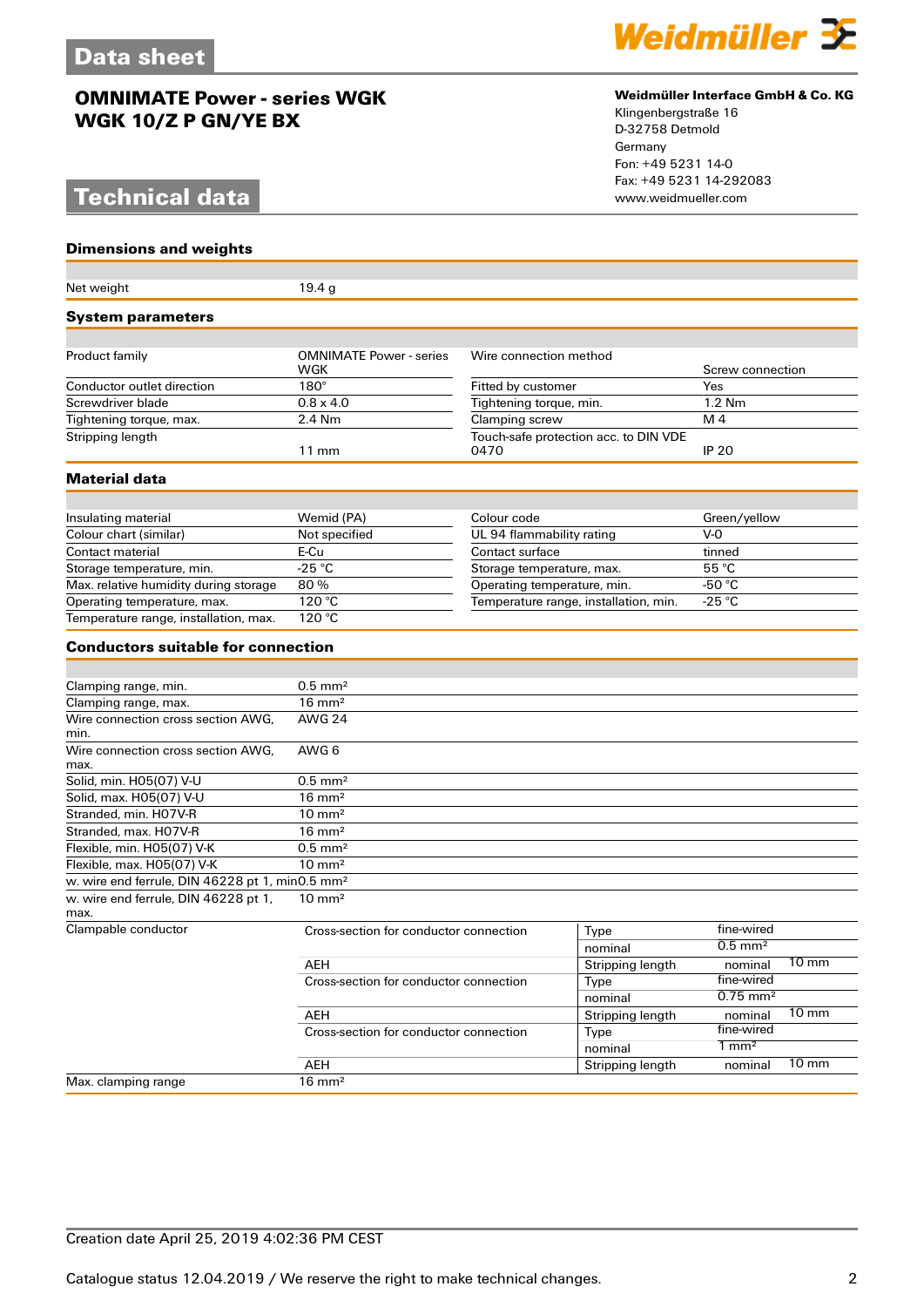## **Technical data**

**Rated data acc. to IEC**

tested acc. to standard



#### **Weidmüller Interface GmbH & Co. KG**

Klingenbergstraße 16 D-32758 Detmold Germany Fon: +49 5231 14-0 Fax: +49 5231 14-292083

Rated current, min. no. of poles

| ισοισα αυν. ιυ οιαπασιν                       | IEC 60664-1, IEC 61984                                                       | nated current, mini. no. or poles<br>$(Tu=20^{\circ}C)$                                                                                                                                                                                                                                                                                                                                                    | 57 A           |
|-----------------------------------------------|------------------------------------------------------------------------------|------------------------------------------------------------------------------------------------------------------------------------------------------------------------------------------------------------------------------------------------------------------------------------------------------------------------------------------------------------------------------------------------------------|----------------|
| Rated current, max. no. of poles<br>(Tu=20°C) | 57 A                                                                         | Rated voltage for surge voltage class /<br>pollution degree III/3                                                                                                                                                                                                                                                                                                                                          | 500 V          |
| Rated impulse voltage for surge voltage       |                                                                              |                                                                                                                                                                                                                                                                                                                                                                                                            |                |
| class/ contamination degree III/3             | 6 kV                                                                         |                                                                                                                                                                                                                                                                                                                                                                                                            |                |
| Rated data acc. to CSA                        |                                                                              |                                                                                                                                                                                                                                                                                                                                                                                                            |                |
|                                               |                                                                              |                                                                                                                                                                                                                                                                                                                                                                                                            |                |
| Rated voltage (Use group B / CSA)             | 300 V                                                                        | Rated voltage (Use group C / CSA)                                                                                                                                                                                                                                                                                                                                                                          | 300 V          |
| Rated current (Use group B / CSA)             | 65 A                                                                         | Rated current (Use group C / CSA)                                                                                                                                                                                                                                                                                                                                                                          | 65 A           |
| Wire cross-section, AWG, min.                 | <b>AWG 24</b>                                                                | Wire cross-section, AWG, max.                                                                                                                                                                                                                                                                                                                                                                              | AWG 6          |
| Rated data acc. to UL 1059                    |                                                                              |                                                                                                                                                                                                                                                                                                                                                                                                            |                |
|                                               |                                                                              |                                                                                                                                                                                                                                                                                                                                                                                                            |                |
| Institute (cURus)                             |                                                                              | Certificate No. (cURus)                                                                                                                                                                                                                                                                                                                                                                                    |                |
|                                               |                                                                              |                                                                                                                                                                                                                                                                                                                                                                                                            | E60693         |
| Rated voltage (Use group B / UL 1059)         | 300 V                                                                        | Rated voltage (Use group C / UL 1059)                                                                                                                                                                                                                                                                                                                                                                      | 300 V          |
| Rated current (Use group B / UL 1059)         | 65 A                                                                         | Rated current (Use group C / UL 1059)                                                                                                                                                                                                                                                                                                                                                                      | 65 A           |
| Wire cross-section, AWG, min.                 | <b>AWG 24</b>                                                                | Wire cross-section, AWG, max.                                                                                                                                                                                                                                                                                                                                                                              | AWG 6          |
| Reference to approval values                  | Specifications are<br>maximum values, details -<br>see approval certificate. |                                                                                                                                                                                                                                                                                                                                                                                                            |                |
| Packing                                       |                                                                              |                                                                                                                                                                                                                                                                                                                                                                                                            |                |
|                                               |                                                                              |                                                                                                                                                                                                                                                                                                                                                                                                            |                |
| Packaging                                     | Box                                                                          | <b>VPE</b> length                                                                                                                                                                                                                                                                                                                                                                                          | 0 <sub>m</sub> |
| VPE width                                     | 0 <sub>m</sub>                                                               | <b>VPE</b> height                                                                                                                                                                                                                                                                                                                                                                                          | 0 <sub>m</sub> |
| Classifications                               |                                                                              |                                                                                                                                                                                                                                                                                                                                                                                                            |                |
|                                               |                                                                              |                                                                                                                                                                                                                                                                                                                                                                                                            |                |
| ETIM 6.0                                      | EC001283                                                                     | eClass 6.2                                                                                                                                                                                                                                                                                                                                                                                                 | 27-14-11-34    |
| eClass 9.0                                    | 27-14-11-34                                                                  | eClass 9.1                                                                                                                                                                                                                                                                                                                                                                                                 | 27-14-11-34    |
| <b>Notes</b>                                  |                                                                              |                                                                                                                                                                                                                                                                                                                                                                                                            |                |
| Notes                                         | spacer plates.                                                               | • Clearance and creepage distances to other components must be devised in accordance with the relevant<br>application standard. This can be achieved in the device by full encapsulation or by the use of additional<br>• Rated data refer only to the component itself. Clearance and creepage distances to other components are to<br>be designed in accordance with the relevant application standards. |                |
|                                               |                                                                              |                                                                                                                                                                                                                                                                                                                                                                                                            |                |

• Colours: SW = black; GN/YL = green/yellow; GY = grey

• Additional colours on request

• WGK: Rated voltage plastic walls: 1 - 4 mm = 500 V; metal walls: 1 - 2.5 mm = 400 V; metal walls: 2.5 - 4 mm = 250 V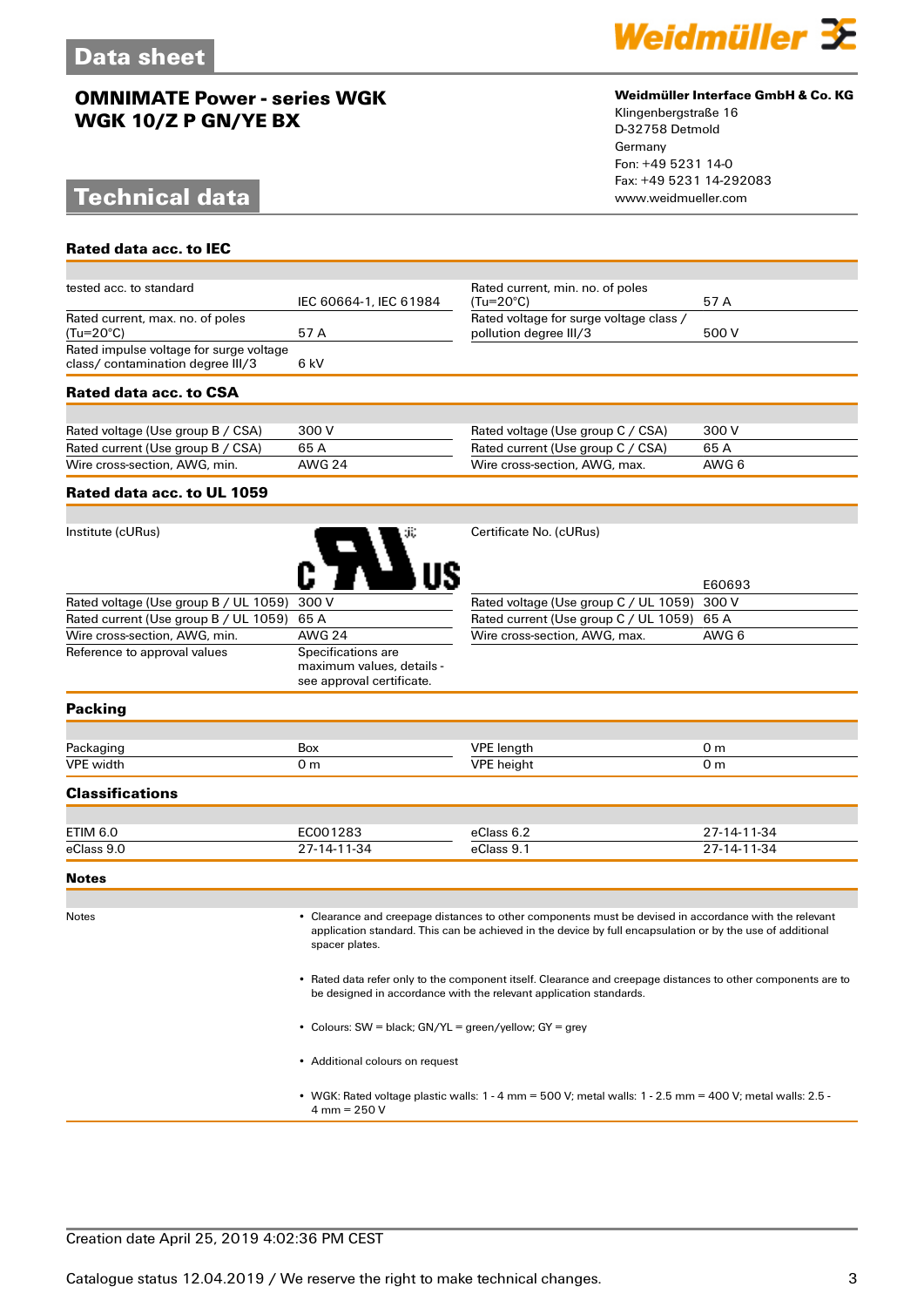# **Technical data**

#### **Approvals**

Approvals



#### **Downloads**

| Approval/Certificate/Document of |                                        |
|----------------------------------|----------------------------------------|
| Conformity                       | <b>Declaration of the Manufacturer</b> |
| Brochure/Catalogue               | <b>FL DRIVES EN</b>                    |
|                                  | <b>MB DEVICE MANUF. EN</b>             |
|                                  | <b>FL DRIVES DE</b>                    |
|                                  | FL BASE STATION EN                     |
|                                  | <b>FL ELEVATOR EN</b>                  |
|                                  | <b>FL POWER SUPPLY EN</b>              |
|                                  | FL 72H SAMPLE SER EN                   |
|                                  | <b>PO OMNIMATE EN</b>                  |
| Engineering Data                 | <b>STEP</b>                            |



#### **Weidmüller Interface GmbH & Co. KG**

Klingenbergstraße 16 D-32758 Detmold Germany Fon: +49 5231 14-0 Fax: +49 5231 14-292083